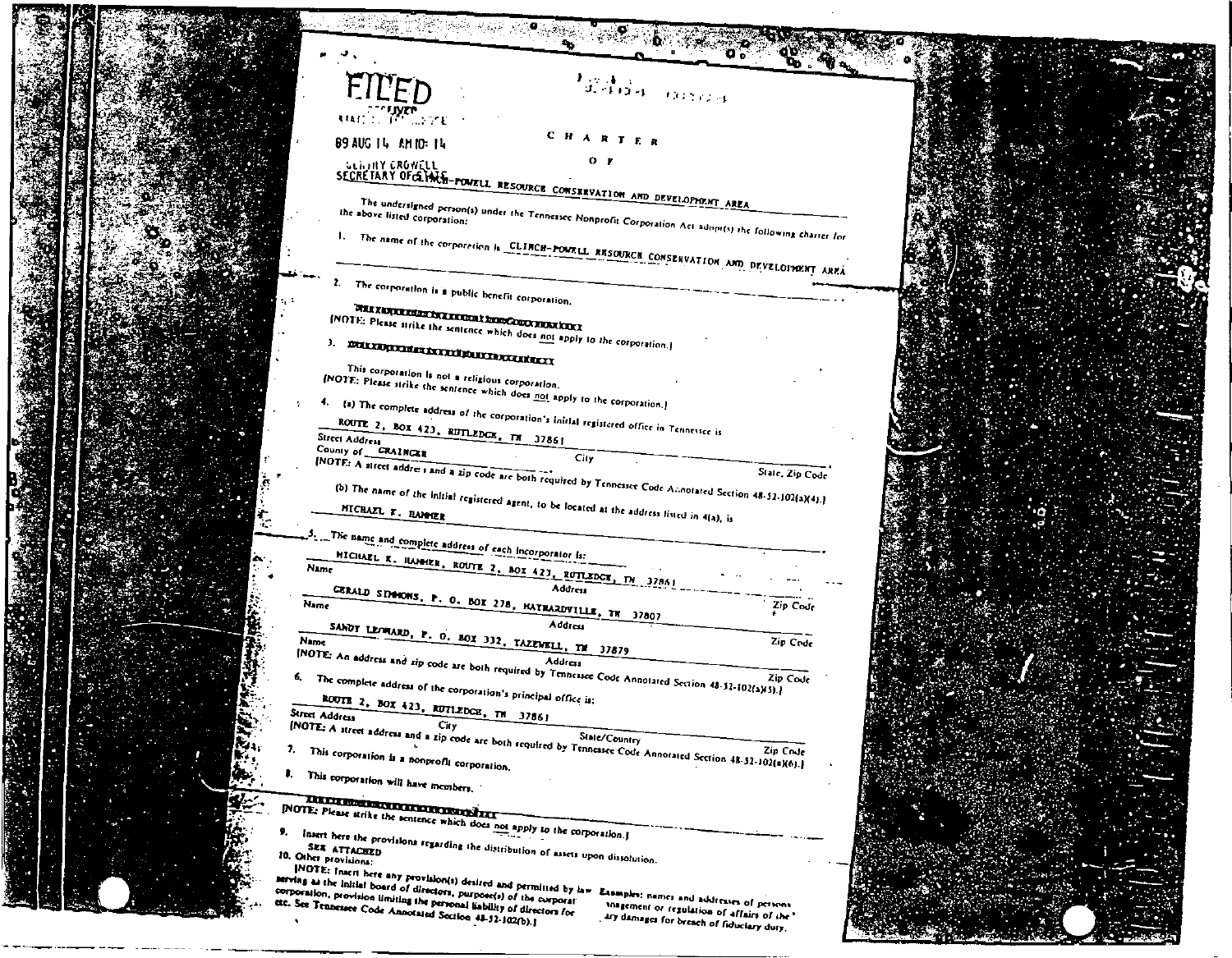STATE:

89 AUG 14 AH 10: 14

dishar CADWELL<br>SECRETARY OF SHAFF of will be returned to the source, and the residual assets of the<br>SECRETARY OF SHAFF of the furned over to one or more organizations which are exempt Association will be turned over to one or more organizations which are exempt as organizations under sections 501 (c) (3) and 170 (c) (2) of Internal Revenue Code of 1954.

 $1 - 112 - 1$ 

bia-

ä.